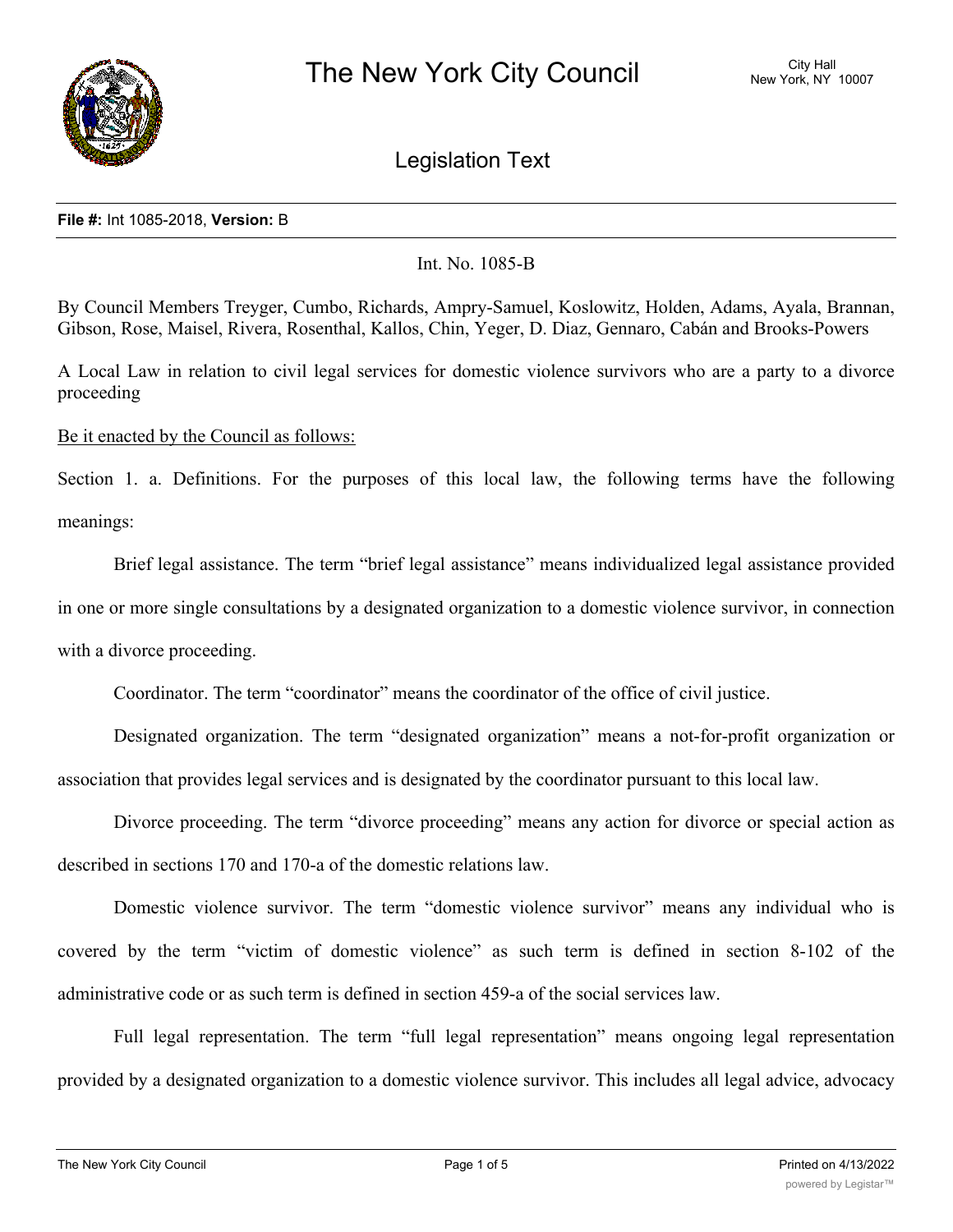## **File #:** Int 1085-2018, **Version:** B

and assistance associated with such representation. Such full legal representation shall also include the filing of a notice of appearance in a divorce proceeding and payment of any associated filing fees incurred in the course of such representation, including fees associated with index numbers and notices of issue.

Legal services. The term "legal services" means brief legal assistance and full legal representation.

b. Working group. 1. On or before February 15, 2022, the coordinator shall establish a working group to make recommendations for and report on the pilot program required pursuant to subdivision c of this local law.

2. Members of such working group shall include the coordinator and representatives from the following offices and agencies: the office to end domestic and gender-based violence, the administration for children's services and the human resources administration. Such working group shall consult with organizations that work with or advocate for domestic violence survivors.

3. No later than May 15, 2022, the working group shall submit to the mayor and speaker of the council a report that shall include, but not be limited to, recommendations for:

(a) The scope of the pilot program required by subdivision c of this local law;

(b) Criteria for eligibility for such pilot program;

(c) A plan for implementation of such pilot program, including with regard to the payment of any costs or fees; and

(d) How such program can be culturally responsive to clients.

c. Civil legal services pilot program. 1. No later than September 1, 2022, subject to appropriation, the coordinator shall establish a two-year pilot program for providing free legal services for domestic violence survivors in divorce proceedings. The coordinator may take into consideration the recommendations submitted pursuant to subdivision b of this local law. The coordinator shall establish eligibility criteria for participation in such pilot program, based upon the nature of the legal services needs of such domestic violence survivors, the availability of other free legal services for such domestic violence survivors and any similar factors the coordinator deems appropriate. The coordinator shall additionally establish the scope of free legal services to be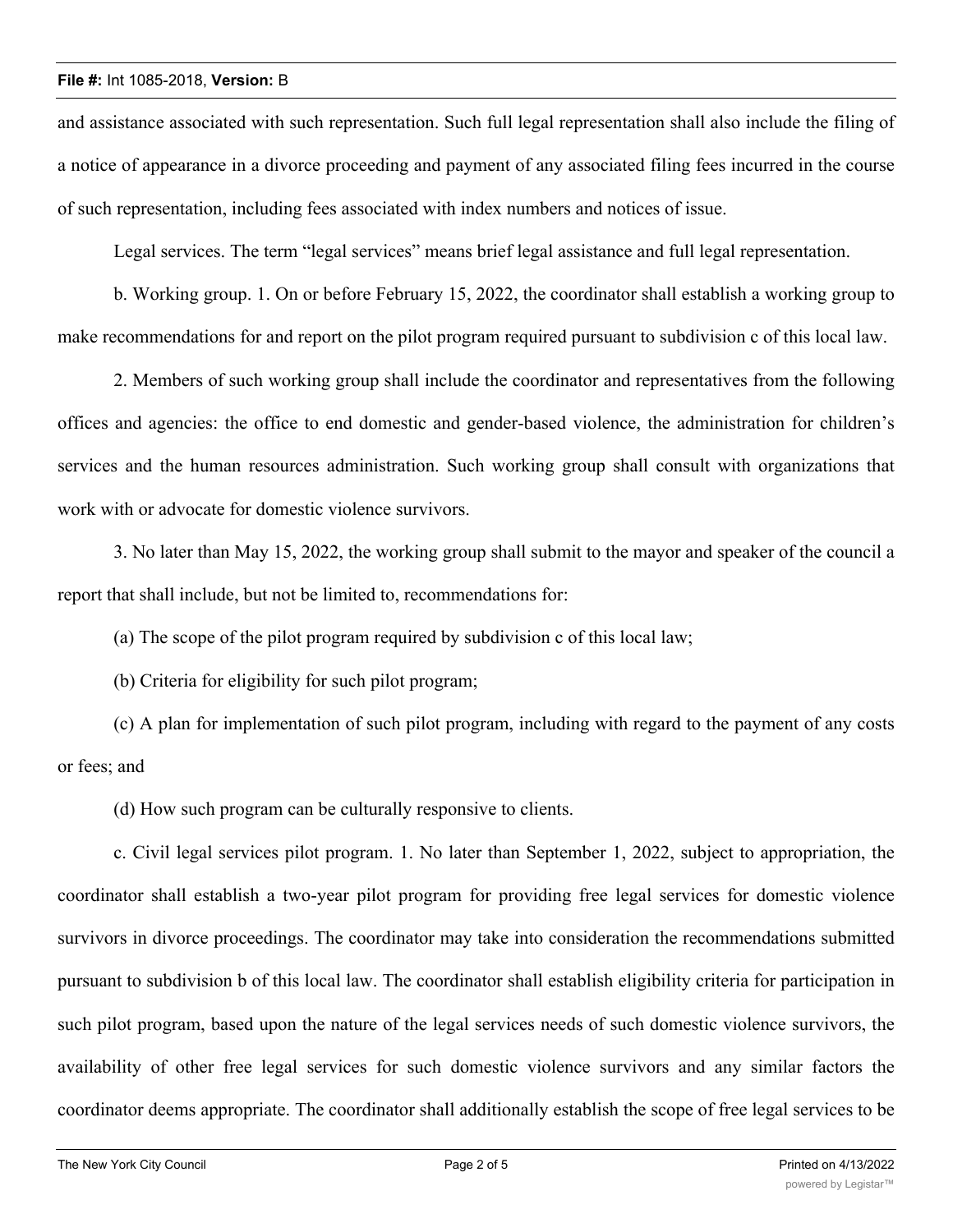provided and a timeline for implementation of such pilot program.

2. At the commencement of such pilot program, the coordinator shall estimate the number of domestic violence survivors for whom free legal services can be provided within the funding available for such pilot program. To the extent the demand for such free legal representation exceeds the funding available for such pilot program, the coordinator shall apportion such funds in a manner that maximizes the efficient provision of legal services.

3. The coordinator shall designate one or more not-for-profit organizations or associations that have experience with domestic violence cases, are culturally responsive and have the capacity to provide the services covered by the pilot program required pursuant to this subdivision.

4. Subject to appropriation, any full legal representation of a domestic violence survivor, commenced pursuant to the pilot program required by this subdivision, shall continue until the final disposition of the divorce proceeding, excluding subsequent appeals and associated legal actions arising from the covered divorce proceeding.

d. No later than September 1, 2022, the office to end domestic and gender-based violence shall work with the coordinator to:

1. Offer trauma-informed training on topics related to domestic and gender-based violence to the designated organizations, including training on economic abuse and trauma-informed engagement practices. Such training may also include information regarding the financial implications for domestic violence survivors who are party to contested divorce proceedings.

2. Create written materials about the pilot program established pursuant to subdivision c of this local law and about interpretation services that are available in divorce proceedings. Such materials shall be posted online and made available at family justice centers and other locations, as practicable, in the designated citywide languages.

e. Any legal services performed by a designated organization pursuant to this local law shall not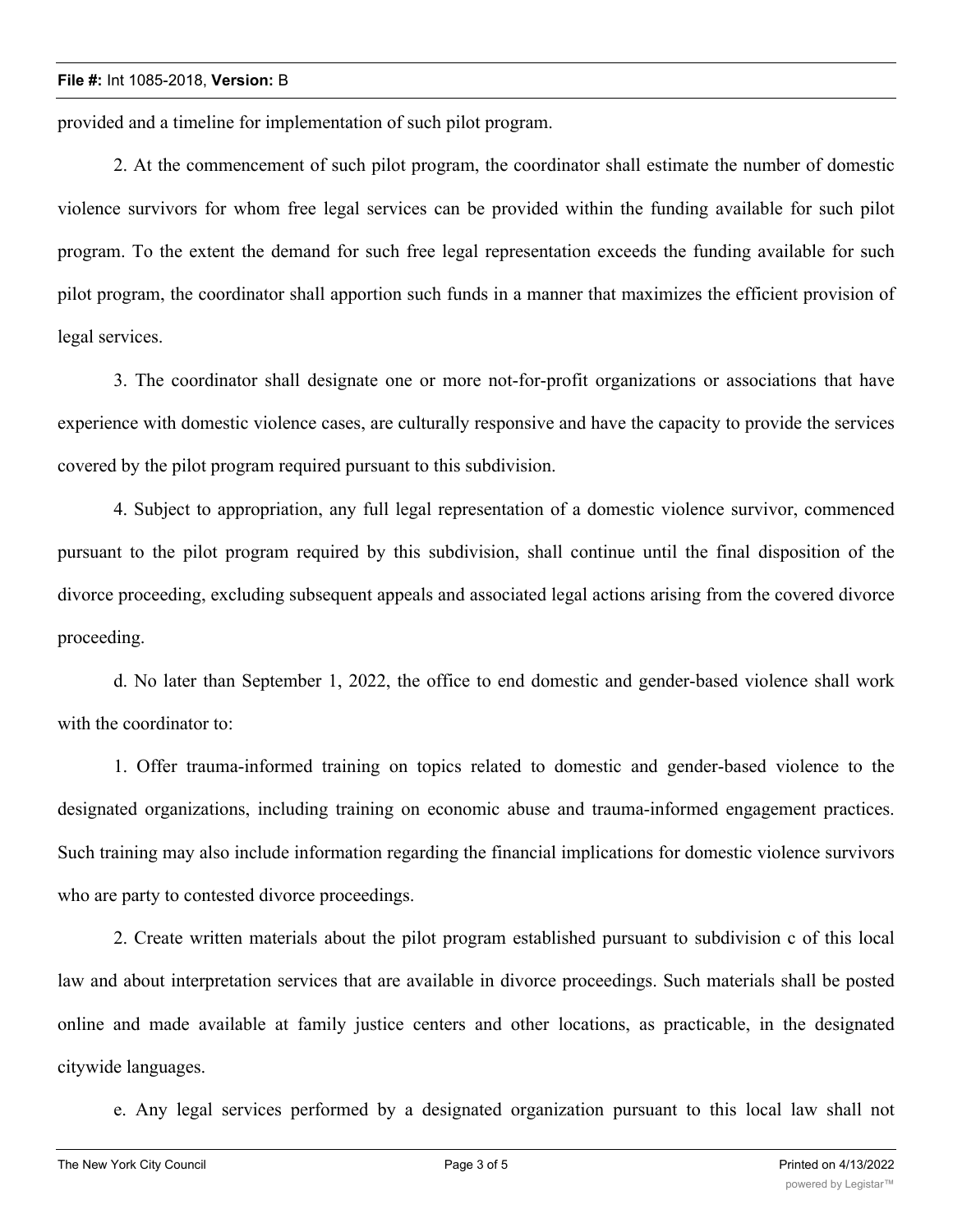supplant, replace or satisfy any obligations or responsibilities of such designated organization pursuant to any other program, agreement or contract.

f. No later than April 1, 2023, the coordinator shall submit to the mayor and speaker of the council a progress report on the pilot program that shall include, but not be limited to, the following information, disaggregated by borough:

1. The number of domestic violence survivors who have received brief legal assistance through the pilot program;

2. The number of domestic violence survivors who have received full legal representation through the pilot program;

3. Whether such cases were contested or uncontested; and

4. The amount of fees paid in total and in the course of each full legal representation.

g. No later than November 1, 2024, the coordinator and working group shall submit to the mayor and speaker of the council a report assessing the pilot program established pursuant to subdivision c of this local law and recommendations for the potential expansion of the pilot program. To the extent such information is available, such report shall include, but not be limited to, information and recommendations regarding:

1. The number of uncontested divorce proceedings and contested divorce proceedings in the city of New York involving domestic violence survivors, and the apparent availability of free legal services for parties to such proceedings, including both the services provided pursuant to the pilot program established by subdivision c of this local law and other available services in the city;

2. The number of custody proceedings, visitation proceedings and child support enforcement proceedings in the city of New York involving domestic violence survivors, and the apparent availability of free legal services for parties to such proceedings, including both the services provided pursuant to the pilot program established by this local law and other available services in the city;

3. Other free legal services for domestic relations and family law matters available to domestic violence